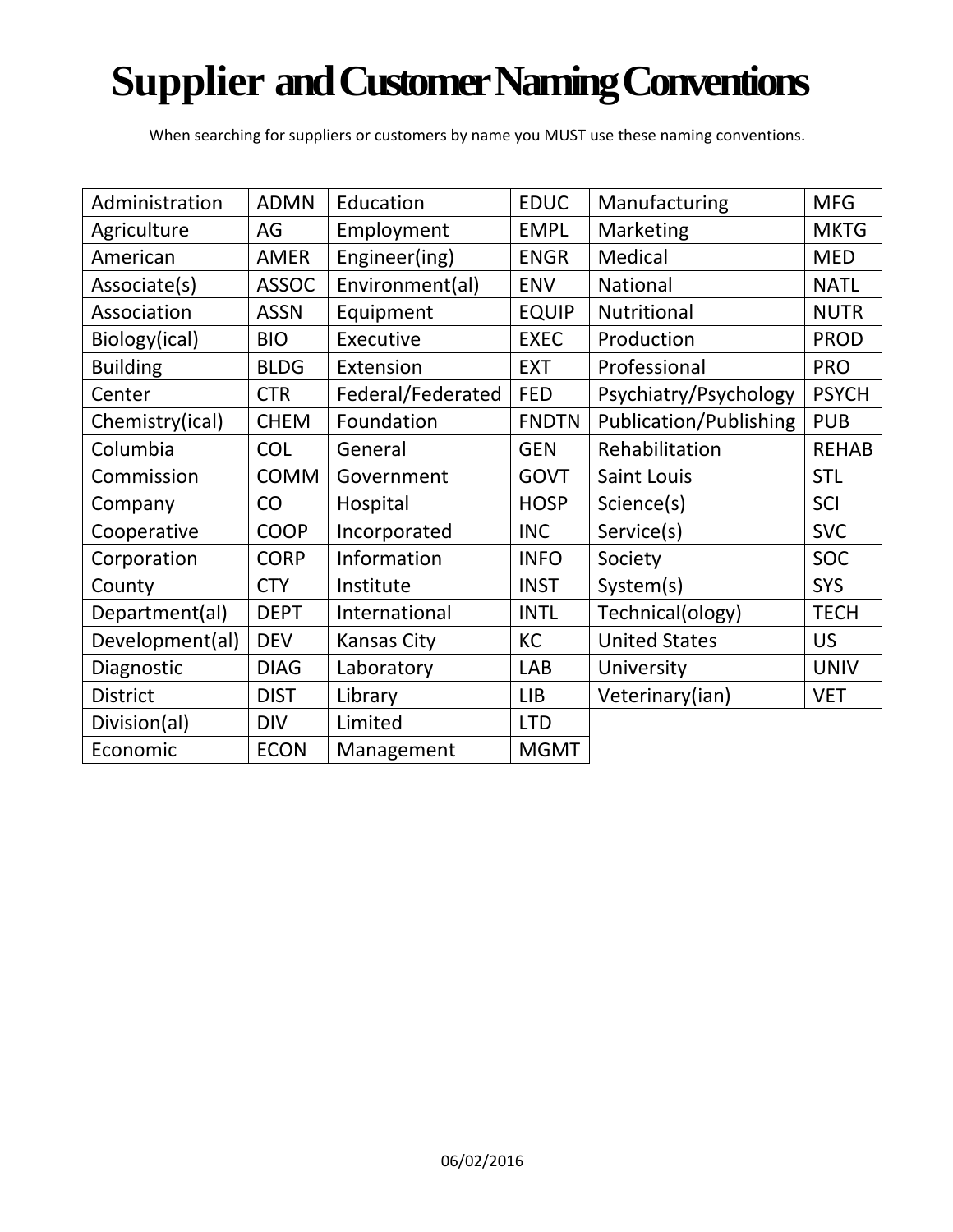### **STATE ABBREVIATIONS**

| <b>ALABAMA</b>       | AL        | <b>MONTANA</b>        | <b>MT</b> |
|----------------------|-----------|-----------------------|-----------|
| <b>ALASKA</b>        | AK        | <b>NEBRASKA</b>       | <b>NE</b> |
| <b>ARIZONA</b>       | AZ        | <b>NEVADA</b>         | <b>NV</b> |
| <b>ARKANSAS</b>      | <b>AR</b> | <b>NEW HAMPSHIRE</b>  | <b>NH</b> |
| <b>CALIFORNIA</b>    | CA        | <b>NEW JERSEY</b>     | NJ        |
| <b>COLORADO</b>      | CO        | <b>NEW MEXICO</b>     | <b>NM</b> |
| <b>CONNECTICUT</b>   | <b>CT</b> | <b>NEW YORK</b>       | <b>NY</b> |
| <b>DELAWARE</b>      | DE        | NORTH CAROLINA        | <b>NC</b> |
| <b>FLORIDA</b>       | FL        | NORTH DAKOTA          | ND        |
| <b>GEORGIA</b>       | <b>GA</b> | <b>OHIO</b>           | <b>OH</b> |
| <b>HAWAII</b>        | HI        | <b>OKLAHOMA</b>       | OK        |
| <b>IDAHO</b>         | ID        | <b>OREGON</b>         | <b>OR</b> |
| <b>ILLINOIS</b>      | IL        | PENNSYLVANIA          | PA        |
| <b>INDIANA</b>       | IN        | <b>RHODE ISLAND</b>   | RI        |
| <b>IOWA</b>          | IA        | <b>SOUTH CAROLINA</b> | <b>SC</b> |
| <b>KANSAS</b>        | <b>KS</b> | <b>SOUTH DAKOTA</b>   | <b>SD</b> |
| <b>KENTUCKY</b>      | <b>KY</b> | <b>TENNESSEE</b>      | <b>TN</b> |
| <b>LOUISIANA</b>     | LA        | <b>TEXAS</b>          | <b>TX</b> |
| <b>MAINE</b>         | <b>ME</b> | <b>UTAH</b>           | UT        |
| <b>MARYLAND</b>      | <b>MD</b> | <b>VERMONT</b>        | <b>VT</b> |
| <b>MASSACHUSETTS</b> | MA        | VIRGINIA              | VA        |
| <b>MICHIGAN</b>      | MI        | <b>WASHINGTON</b>     | <b>WA</b> |
| <b>MINNESOTA</b>     | <b>MN</b> | <b>WEST VIRGINIA</b>  | WV        |
| <b>MISSISSIPPI</b>   | <b>MS</b> | <b>WISCONSIN</b>      | WI        |
| <b>MISSOURI</b>      | <b>MO</b> | <b>WYOMING</b>        | <b>WY</b> |